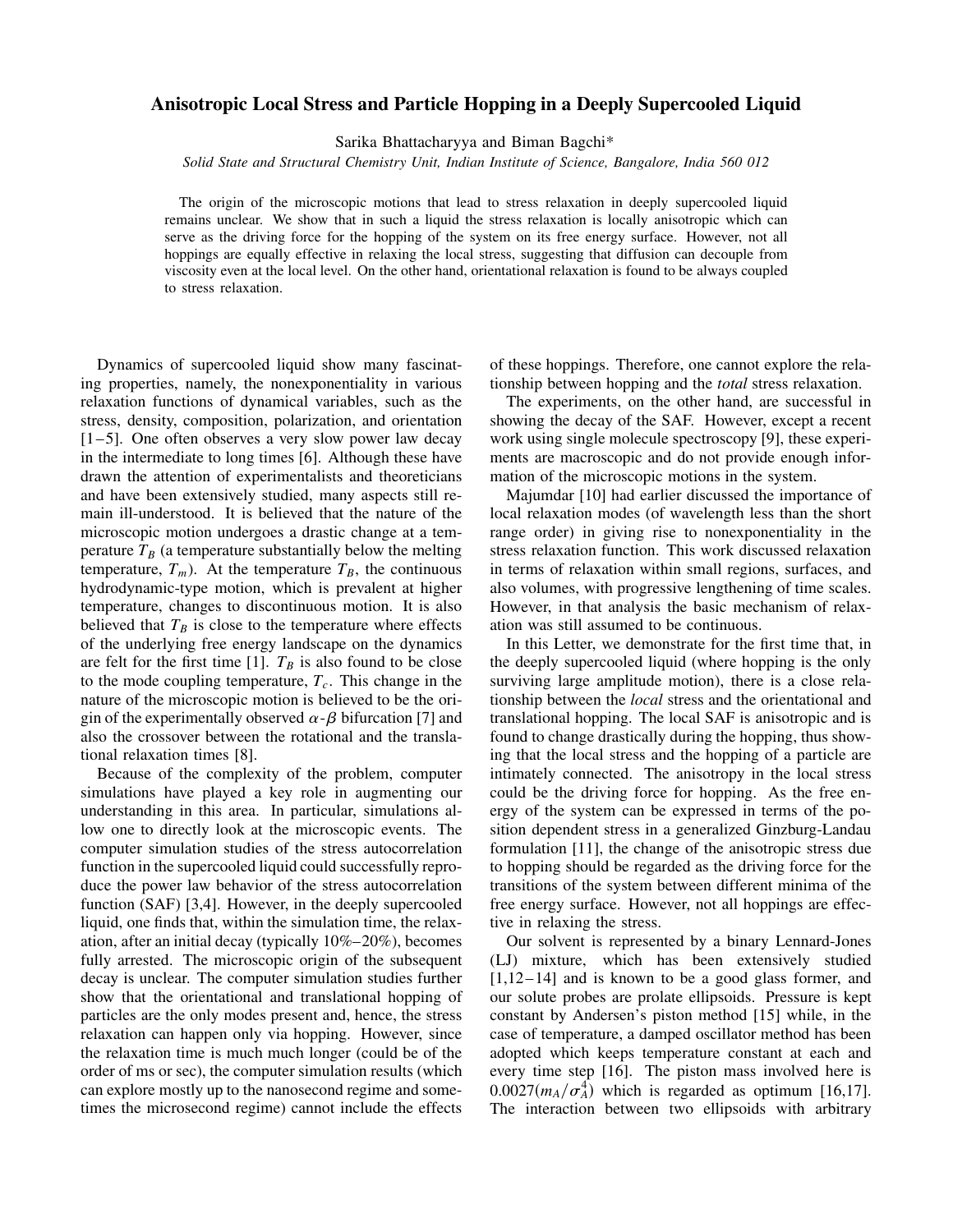orientations is assumed to be given by the Gay-Berne (GB) potential [18],

$$
U_{\text{GB}} = 4\epsilon(\hat{r}, \hat{u}_1, \hat{u}_2) \left[ \left( \frac{\sigma_0}{r - \sigma(\hat{r}, \hat{u}_1, \hat{u}_2) + \sigma_0} \right)^{12} - \left( \frac{\sigma_0}{r - \sigma(\hat{r}, \hat{u}_1, \hat{u}_2) + \sigma_0} \right)^6 \right], \tag{1}
$$

where  $\hat{u}_1, \hat{u}_2$  are the axial vectors of the ellipsoids 1 and 2.  $\hat{r}$  is the vector along the intermolecular vector  $r =$  $r_2 - r_1$ , where  $r_1$  and  $r_2$  denote the centers of mass of ellipsoids 1 and 2, respectively.  $\sigma(\hat{r}, \hat{u}_1, \hat{u}_2)$  and  $\epsilon(\hat{r}, \hat{u}_1, \hat{u}_2)$ are the orientation-dependent range and strength parameters, respectively.  $\sigma$  and  $\epsilon$  depend on the aspect ratio  $\kappa$ . The minor axis of the ellipsoid is equal to the diameter of the larger solvent and the major axis is 3 times that of the minor axis. Finally, the interaction between a sphere and an ellipsoid is accounted for by a modified GB-LJ potential given below:

$$
U_{Ei} = 4\epsilon_{Ei} \left[ \left( \frac{\sigma(\theta)_{Ei}}{r} \right)^{12} - \left( \frac{\sigma(\theta)_{Ei}}{r} \right)^{6} \right],\qquad(2)
$$

where *E* denotes the ellipsoids and *i* can be *A* or *B*. The expression for  $\sigma(\theta)_{E_i}$  is available [19].

The ellipsoid in the binary mixture system with the above-mentioned potential is a well-behaved system, and it can also exhibit the experimentally observed anomalous viscosity dependence of the orientational correlation time [19]. Four ellipsoids were placed far from each other in a binary mixture of 500 particles with a number of *A*-type particles,  $N_A = 400$ , and a number of *B*-type particles,  $N_B = 100$ . The reduced temperature is expressed as  $T^* (= k_B T / \epsilon_A)$ , the reduced pressure as  $P^* (= P \sigma_A^3 / \epsilon_{AA})$ , and the reduced density as  $\rho^* (= \rho \sigma_A^3)$ . The time is scaled by  $\tau = \sqrt{(m_A \sigma_A^2/\epsilon_{AA})}$ . The time step of the simulation is 0.002 $\tau$ ; the system is equilibrated for 1.5  $\times$  10<sup>5</sup> steps and the data collection step is  $5 \times 10^6$ . The studies have been performed at  $T^* = 0.8$  and the  $P^* = 6$  and 10.

At  $P^* = 6$ , both hopping and continuous motions exist in the system, thus the stress relaxation could not be directly correlated with the hopping. At  $P^* = 10$ , only microscopic motion that survives is hopping. In a recent study, we have reported observation of correlated translational and orientational hopping [20] at this pressure. After extensive simulations, we could find only two different kinds of motions. The translational hopping was either associated with correlated hopping of 5–6 nearest neighbors or it exhibited a motion in a ringlike tunnel. While it is possible that other types of motion such as isolated hopping can exist, we could not find them. The hopping rate was found to be  $2 \times 10^7$  where both types of motions occurred with almost equal frequency. In the following, we focus on the stress relaxation and its relation *vis-á-vis* hopping at  $P^* = 10$  and  $T^* = 0.8$ . The reduced density of the system is 1.41.

In Fig. 1, we show two different kinds of spatial hopping observed in our simulations. Both hoppings are associated with orientational hopping. In the inset, we also plot the orientational time correlation functions (OCF), before, during, and after the hopping. Figure 1(a) shows the trajectory of the first tagged ellipsoid, and the inset shows its orientational time correlation function,  $\langle P_2(\hat{u}_i(0)\hat{u}_i(t))\rangle / \langle P_2(\hat{u}_i(0)\hat{u}_i(0))\rangle$ , where  $P_2$  is the second order Legendre polynomial. The hopping takes place in  $20\tau$  and the displacement is  $0.5\sigma$ . Here the ellipsoid hopping is accompanied by hopping of 5–6 of its nearest neighbors. The OCF decays only during the period of hopping. In Fig. 1(b), the trajectory of the second tagged ellipsoid and, in the inset, its orientational time correlation functions are shown. Note that in this case the displacement of the particle is large  $(1.1\sigma)$  and it also takes place over a very long period of time  $(50\tau)$ . Here we find that the tagged particle is moving in a ringlike tunnel. Although the orientational correlation function decays during



FIG. 1. (a) The displacement of the first tagged ellipsoid over 1000 $\tau$ . There is a hopping of the ellipsoid around 300 $\tau$ . In the inset, we plot the orientational correlation function obtained at different intervals. The solid line denotes the OCF calculated during hopping and the dotted and the dashed-dot lines denote the same before and after hopping, respectively. (b) Same as (a) but for the second tagged ellipsoid. The plots are at  $P^* = 10$ and  $T^* = 0.8$ .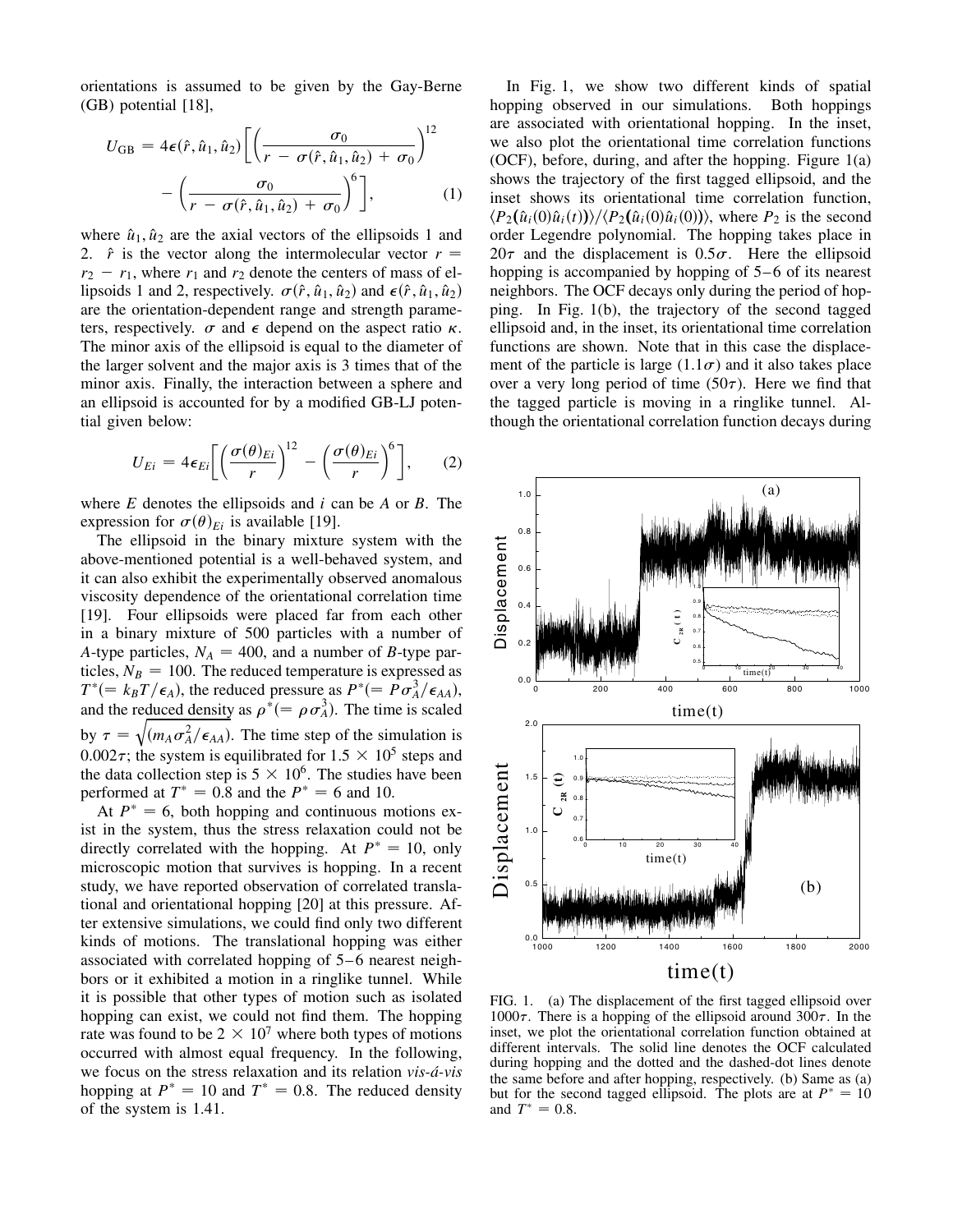the hopping, its decay is less when compared to that of the first tagged particle.

The motions in a stringlike and a ringlike tunnel in a deeply supercooled liquid have been reported earlier by other authors, although they did not discuss these large displacements over a long time for the ringlike motion [21].

In the following, we discuss in detail the local stress relaxation associated with these two different kinds of hoppings. The local stress around the ellipsoid is obtained by summing over the stress on the ellipsoid and its nearest neighbors. The stress has six components and the stress autocorrelation function is given by  $\langle \sigma_{ij} (0) \sigma_{ij} (t) \rangle$ , where  $i, j = x, y, z$ . In the case of only Lennard-Jones fluid,  $\sigma_{ij} = \sigma_{ji}$ , but for particles interacting via GB and GB-LJ potentials, this is not so.

Figures 2(a) and 2(b) show the SAF around the first tagged ellipsoid, before and after the period it is hopping, respectively. Before the hopping, there is an anisotropy of the stress. The *xy* and *yx* components of the stress are much larger than the others, and also their correlations cease to decay. *This anisotropy leads to a hopping of the ellipsoid, mostly in the z direction*. During the hopping, there is a relaxation of the SAF in *xy* and *yx* components, and after hopping all the components relax. Note that the total stress in all the components are also lower.

Figures 3(a) and 3(b) show the SAF around the second tagged ellipsoid, before and after the period it is hopping, respectively. Before the hopping there is an anisotropy of the stress. The *yz* and *zy* components of the stress are much larger than others, and also their correlations cease to decay. *This leads to the hopping of the ellipsoid, mostly in the x direction*. During and after the hopping there is an exchange of the stress. After the hopping, although the *yz* component of the stress relaxes and also the  $t = 0$  value of all the components reduces, the SAF in the *xz* and *zx* components ceases to decay. Thus, this kind of motion in a ringlike tunnel does not lead to the relaxation of all the components of the stress.



FIG. 2. (a) The different components of the local stress autocorrelation (obtained from the sum of the stress of the first ellipsoid and its nearest neighbors) function obtained before hopping, between  $320\tau - 330\tau$ . (b) The same as (a) but the components of the SAF are obtained after hopping between  $(340\tau - 350\tau)$ . The plots are at  $P^* = 10$  and  $T^* = 0.8$ .



FIG. 3. (a) The different components of the local stress autocorrelation (obtained from the sum of the stress of the second ellipsoid and its nearest neighbors) function obtained before hopping, between  $1590\tau - 1630\tau$ . (b) is the same as (a) but the components of the SAF are obtained after the hopping, between  $1670\tau - 1710\tau$ . The plots are at  $P^* = 10$  and  $T^* = 0.8$ .